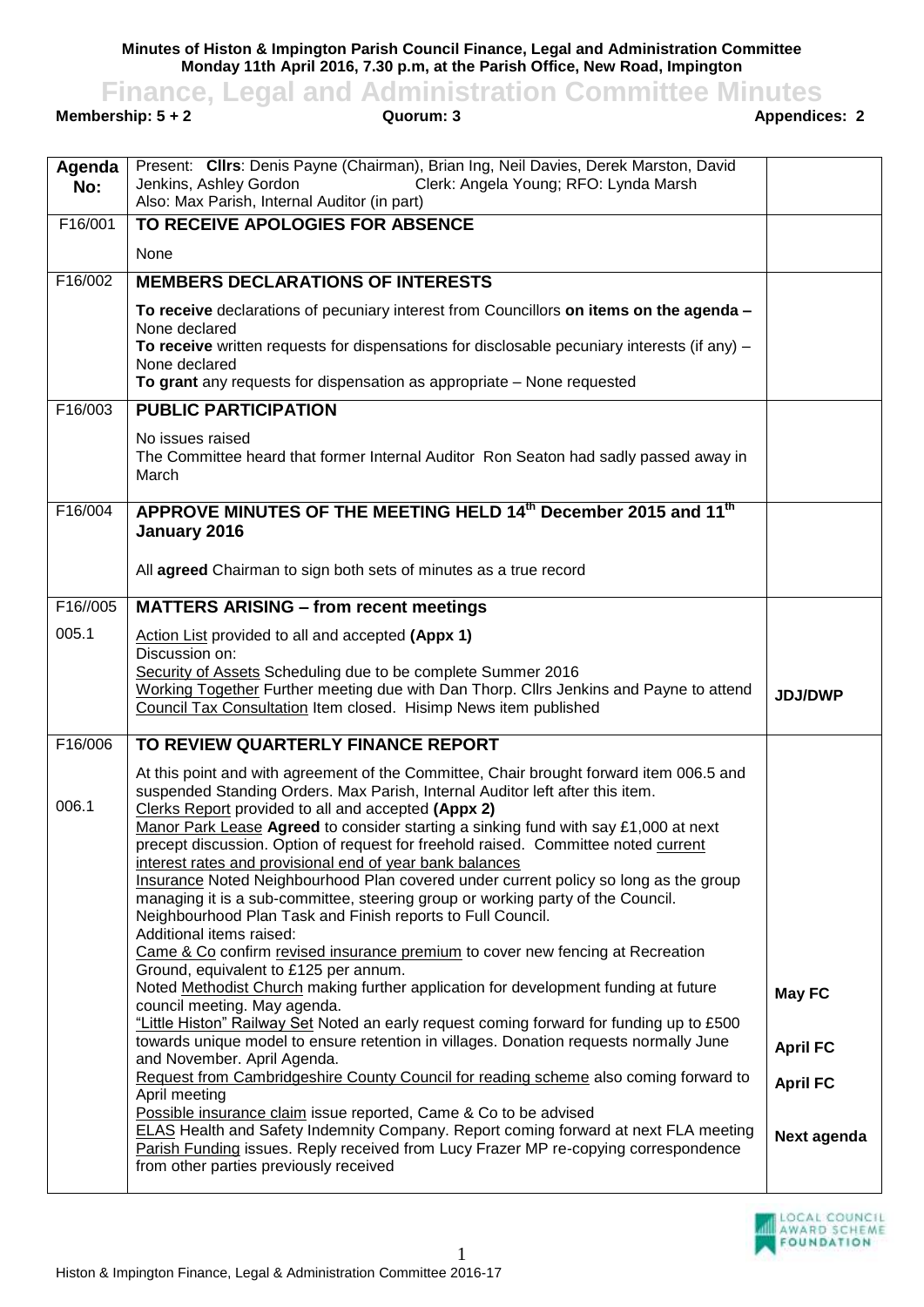|         | Neighbourhood Plan issues. Members had raised queries over procurement rules. Clerk<br>advised Financial Regulations say:                                                                                                                                                                                                                                                                                                                                                                                                                                                                                                                                                                                                                                                                                                                                           |                                       |
|---------|---------------------------------------------------------------------------------------------------------------------------------------------------------------------------------------------------------------------------------------------------------------------------------------------------------------------------------------------------------------------------------------------------------------------------------------------------------------------------------------------------------------------------------------------------------------------------------------------------------------------------------------------------------------------------------------------------------------------------------------------------------------------------------------------------------------------------------------------------------------------|---------------------------------------|
|         | 1.1.<br>Procedures as to contracts are laid down as follows:                                                                                                                                                                                                                                                                                                                                                                                                                                                                                                                                                                                                                                                                                                                                                                                                        |                                       |
|         | Every contract shall comply with these financial regulations, and no exceptions shall<br>a.<br>be made otherwise than in an emergency provided that this regulation need not<br>apply to contracts which relate to items (i) to (vi) below:                                                                                                                                                                                                                                                                                                                                                                                                                                                                                                                                                                                                                         |                                       |
|         | for specialist services such as are provided by solicitors, accountants, surveyors<br>ii.<br>and planning consultants;                                                                                                                                                                                                                                                                                                                                                                                                                                                                                                                                                                                                                                                                                                                                              |                                       |
|         | Committee requested more care given to fully document reasoning for such decisions in<br>future. Unease felt over lack of:<br>Alternatives sought over approach to community consultation<br>Documentation from Working Party/Task and Finish on suggested aspects of a plan<br>Lack of input by Steering Group<br>Brief to invite quotations for Community Consultation partner<br>CIIr Jenkins confirmed volunteers welcome to join Neighbourhood Plan Group at any time,<br>and outlined initial proposals for reviewing a section of candidates for community<br>consultation work, and proposals on selection process to follow. Recommendations to go                                                                                                                                                                                                         | <b>Full Council</b><br><b>JDJ/NSD</b> |
| 006.2   | to Full Council, Cllr Jenkins and Davies to work out a sensible programme. Cllr Ing<br>outlined an alternative approach to community consultation recently seen<br>End of Year Finance Report Provided to all (Appx 3). Noted figures were provisional,<br>pending closing of accounts. Noted underspend on almost all areas, some substantial.<br>Idea for all Committee Chairs to sit on Finance, Legal and Admin floated. RFO advised                                                                                                                                                                                                                                                                                                                                                                                                                            |                                       |
| 006.3   | Chivers Farm had paid £4650 towards fence alterations on boundary of Recreation<br>Ground/Chivers Farm land<br>Committee Requests for Budgets to be carried forward 2016-17 Agreed to carry forward                                                                                                                                                                                                                                                                                                                                                                                                                                                                                                                                                                                                                                                                 |                                       |
| 006.4   | Kings Meadow budget, trees and planting budgets totally £13, 996 to 16-17 due to<br>seasonal factors                                                                                                                                                                                                                                                                                                                                                                                                                                                                                                                                                                                                                                                                                                                                                                |                                       |
| 006.5   | Annual Plan Details 2016-17 Environment and Highways plans complete. Recreation and<br>Youth annual plans to be finalised and all plans uploaded to website<br>Internal Audit Report 2015-16 and arrangement for External Audit<br>Internal Audit item had been brought forward to start of meeting. Standing Orders were<br>suspended for the item. Report to Parish Council copied to all and accepted (Appx 4).<br>Separate detailed report had been provided to Committee Chair for report and review at<br>next Committee meeting after discussion with Clerk and RFO. Max Parish outlined 3 visits<br>to the Parish Office during the financial year and confirmed good systems were in place.<br>Some discussion followed on opportunity to formalise acceptance of Internal Auditor to<br>report on improvements that could be made to systems. Next agenda | Next agenda<br>Next agenda            |
| 006.6   | External Audit Max Parish left the meeting at this point. Standing Orders re-instated.<br>Papers received. Agreed to request extension to timetable to enable Statement of<br>Accounts to go to June meeting for acceptance                                                                                                                                                                                                                                                                                                                                                                                                                                                                                                                                                                                                                                         | June agenda                           |
|         | Appointment of Internal Auditor 16-17 and Scope All in favour to accept quote from Max<br>Parish at £150 per day, scope to be agreed between Chair, RFO and Internal Auditor.<br>Noted opportunities to pare down on certain areas for less frequent testing or sample                                                                                                                                                                                                                                                                                                                                                                                                                                                                                                                                                                                              |                                       |
| 006.7   | testing. Noted item 6.5 welcomed encouragement to raise areas of improvement in<br>systems<br>Asset Register Noted carried out in preparation for Audit                                                                                                                                                                                                                                                                                                                                                                                                                                                                                                                                                                                                                                                                                                             |                                       |
| F16/007 | <b>OTHER MATTERS</b>                                                                                                                                                                                                                                                                                                                                                                                                                                                                                                                                                                                                                                                                                                                                                                                                                                                |                                       |
|         | Identification of Budget of Budget for Laptop purchases As agreed at Full Council. Agreed<br>£1,300 to be taken from Capital Project Budget for office extension/restroom improvement<br>Projector needs in Committee meetings Although had been found impracticable initially at<br>Planning Committee, all agreed opportunities to look at google earth etc may be of<br>assistance. Also Finance, Legal and Admin Committee could benefit from being able to<br>project spreadsheets. Cllr Payne agreed to investigate and identify short throw projector to<br>fit this remit                                                                                                                                                                                                                                                                                   | <b>DWP</b>                            |